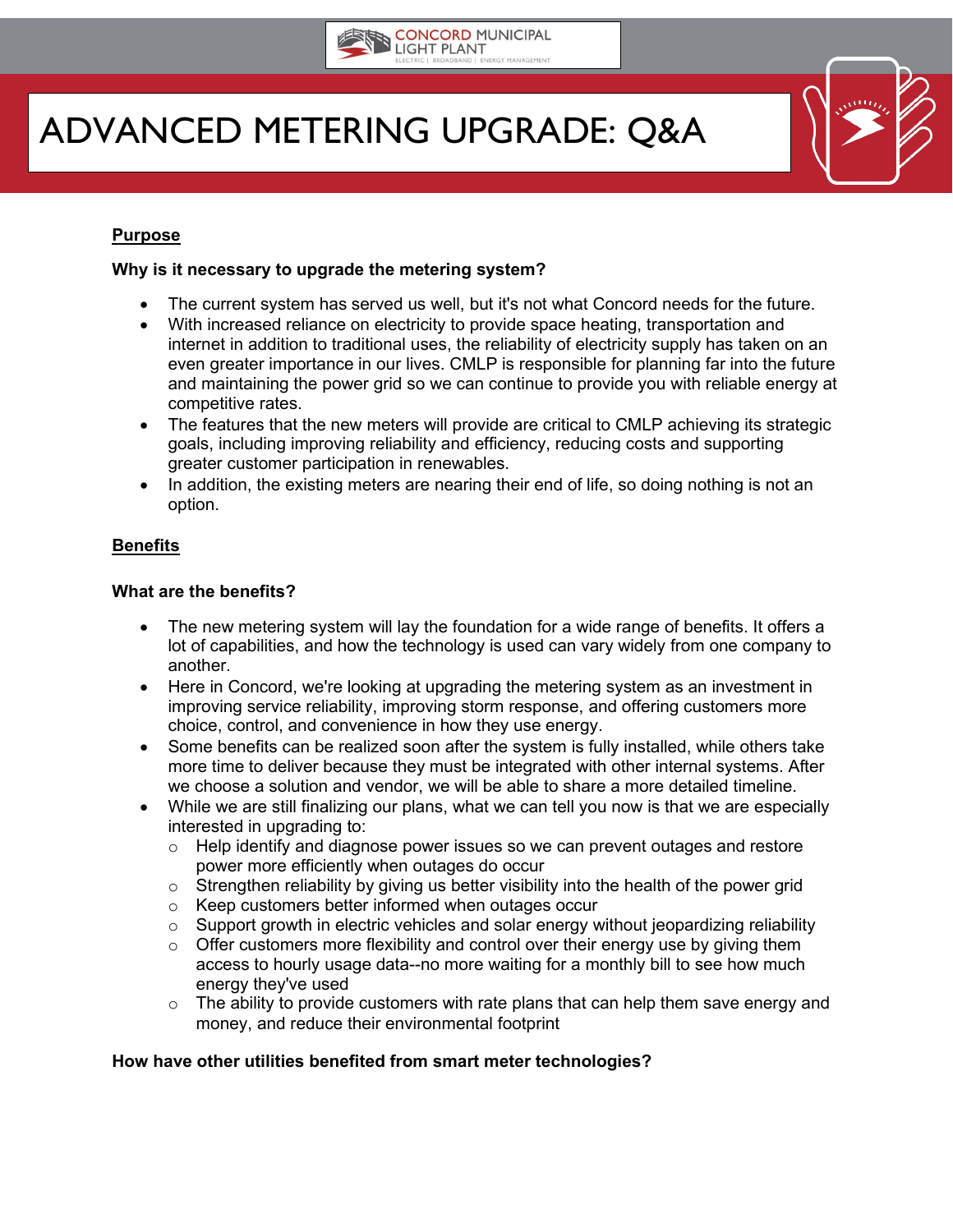- Smart meter technologies are essential to fully realizing the promise of smart energy to improve reliability, encourage energy savings, realize operational efficiencies, and derive environmental benefits.
- Many case studies on smart energy and the benefits of smart meters have been published by the [Smart Energy Consumer Collaborative](https://smartenergycc.org/library/).
- According to a 2016 white paper published by the U.S. Department of Energy, the deployment of smart meter technologies, and the associated costs and benefits, varied widely; however, the value has been demonstrated clearly. See the study here: https://www.energy.gov/sites/prod/files/2016/12/f34/AMI%20Summary%20Report\_09- 26-16.pdf.

# **Cost**

# **What is the new system going to cost?**

There will be no fees or surcharges added to customers' bills related to the new system. Article 26 of the 2017 Town Meeting authorized up to \$3M in borrowing for the new metering and communication system. The CMLP Board will decide what percentage of the costs will be funded from accumulated depreciation versus borrowing. Depreciation of the capital expense for the new metering and communication system has been factored into future rate estimates.

# **Will there be a one-time fee or ongoing monthly costs?**

No. Customers will not incur any additional costs for the meter upgrade. Customers choosing to opt out of the new meters will incur an ongoing monthly fee.

# **How do the benefits compare to the costs?**

When accounting for improvements to electric and water delivery, including reliability of service, customer service and operational efficiencies, we expect the benefits to be greater than the estimated costs. Precise project costs will not be available until the metering and communication system proposals are received and the solution is chosen.

# **Will there be a positive cost benefit ratio for the Advanced Metering System?**

We expect so, yes. CMLP will be posting an AMS Benefits Analysis providing details on the benefits CMLP expects from AMS.

# **Understanding advanced metering and smart energy technologies**

# **How would the new metering system be different from the system in use today?**

- With the existing system, your electricity usage is read wirelessly once a month by collection devices installed in drive-by vehicles or held by meter readers.
- With the more advanced metering system, that same data would be recorded and transmitted at frequent intervals back to CMLP over a secure two-way communication network.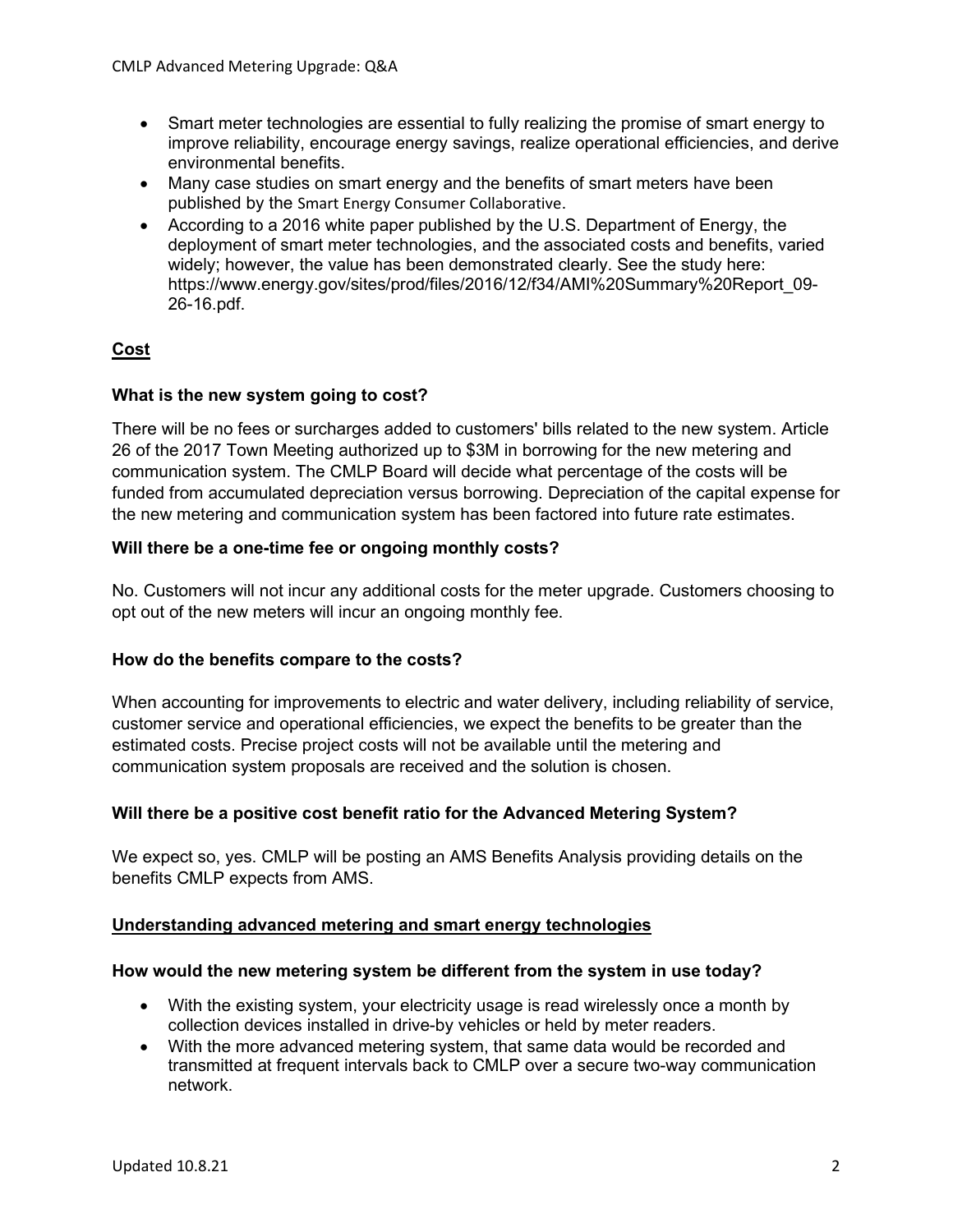• The primary difference is in the frequency of the data collection and the two-way communications capability. Together, those two features are what enable such a wide range of improvements in how utilities serve their customers.

# **How will the new meter system lead to improvements in outage management?**

- When integrated with an outage management system, the new meters help utilities restore power more efficiently.
	- $\circ$  The meters send an alert to the utility if the power goes out at a customer's home or business. That means the utility can get to work restoring power right away. The new metering system provides an earlier source of information on outages rather than relying solely on customer calls, giving the utility an earlier advantage on troubleshooting and restoring power.
	- $\circ$  In some cases, the new metering system will also reroute power around trouble spots and automatically restore power after a momentary outage, which can help keep the lights on for more customers when there is a problem.
	- $\circ$  The new metering system also provides better information into the health of the grid and enables utilities to pinpoint and address some issues before they cause outages.

## **How do "smart" technologies make the grid more reliable?**

- Giving utilities better visibility into the health of the power grid, enabling them to address some issues before they lead to outages.
- Diagnosing and locating outages more quickly when they do occur, enabling more efficient restoration.
- Providing more insight into how and when energy is being consumed and use that information to operate more efficiently and provide customers with better service, new energy-saving products and services, and more flexible rate plans.

# **How can smart grid help expand the use of clean, renewable energy?**

- Renewable energy sources such as wind and solar are what we call "variable"meaning they're constantly changing. That makes them challenging to manage when they're connected to the power grid.
- Utilities must be ready to balance electricity supply and demand while maintaining the stability of the grid. By building smart technologies into the grid, CMLP can support greater customer participation in renewables while also improving reliability and efficiency.
- Smart meters make customer-sited solar generation, batteries and electric vehicles more affordable.

# **What if there is no broadband, are you relying on a mesh network? Is that what you're relying on?**

That depends on the solution, and CMLP hasn't yet chosen a solution.

# **Is CMLP considering Advanced Distribution Management System (ADMS) functionality as part of the Advanced Metering Systems?**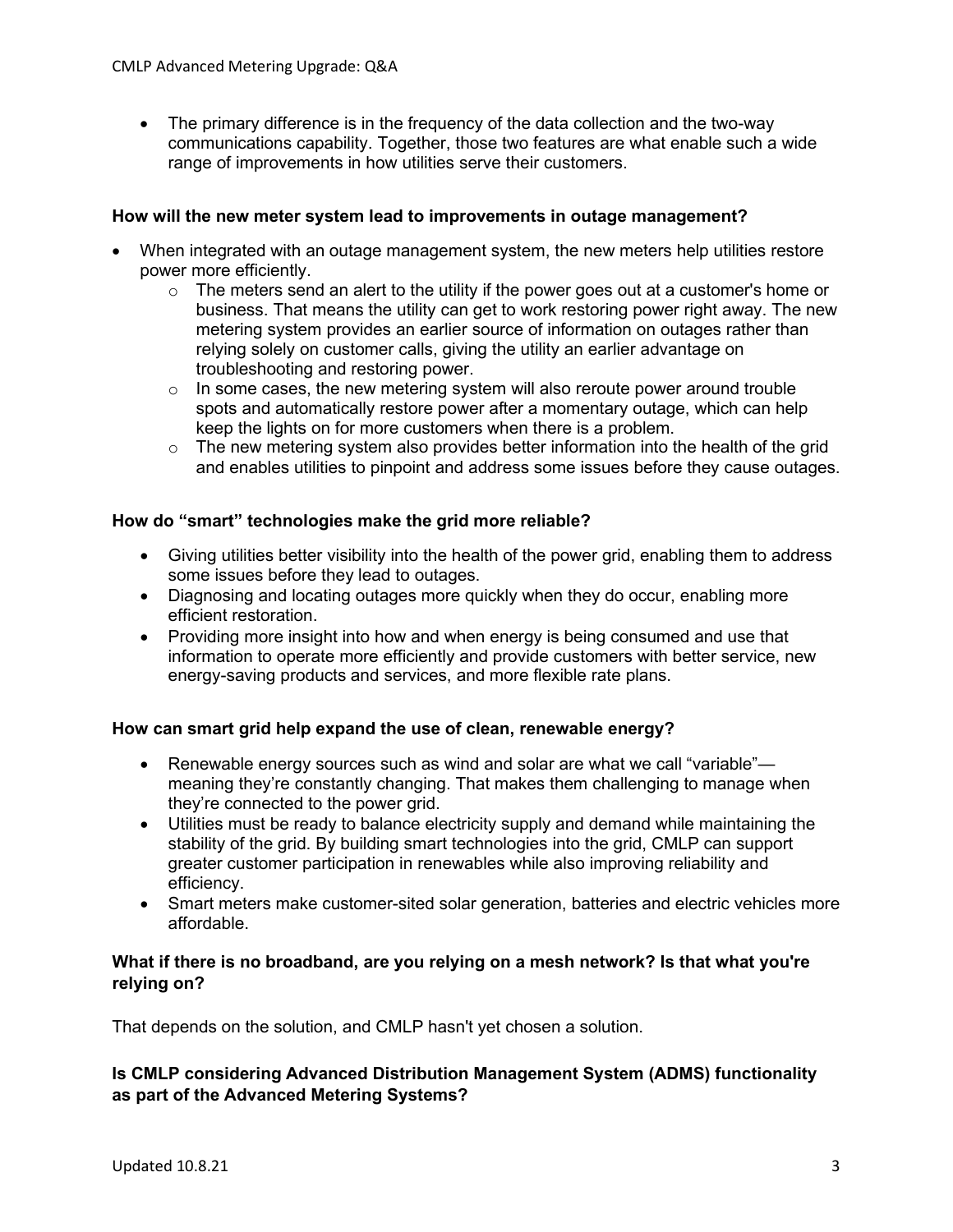CMLP will be considering functionality which supports their goals and benefits. There are ADMS capabilities such as voltage monitoring that support CMLP benefits.

## **How much energy do wireless networks consume?**

The network gateways supporting the collection of data in the Wide Area Network require a power source. Gateways typically have a voltage range of 120 to 240 VAC and consume less than 10W of power. The number of gateways in the AMS will be determined once a system is selected.

# **Security and Data Privacy**

## **What protects the data?**

- No private, customer-identifying information is collected or transmitted across the network. CMLP adheres to strict data privacy policies, and that will not change.
- The energy usage collected by smart meters is encrypted (coded) before being sent over a secure network to CMLP.
- Cyber security is a mandatory requirement of all our systems, from end to end. Before the implementation of the system, all components will be reviewed following strict cyber security criteria and will be continuously monitored for any potential issues by our security team.
- Protecting customer data is a top priority for CMLP; multiple layers of security are incorporated throughout the system.

#### **What do the meters record and in what detail?**

The data collected by smart meters would be the same data that is collected from the meters that are being replaced—the amount of energy used at the residence or business, along with the meter number--at greater frequency. The information is then encrypted (coded) and sent over a secure network.

#### **How will CMLP use the data?**

- The data will be used for billing and operational purposes--essentially the same way we use data today. The difference lies in having more frequent usage data that will provide deeper insight into the demand on the system in near-real time and the health of our infrastructure.
- The ability of the meters to communicate back to CMLP in near real-time allows us to see where there are problems on the system, manage voltage (which can save energy) and control load for customer requested services.

#### **Who can access the data?**

• CMLP collects customer data to manage accounts, operate the electrical grid, provide customers with current and new services, and conduct business.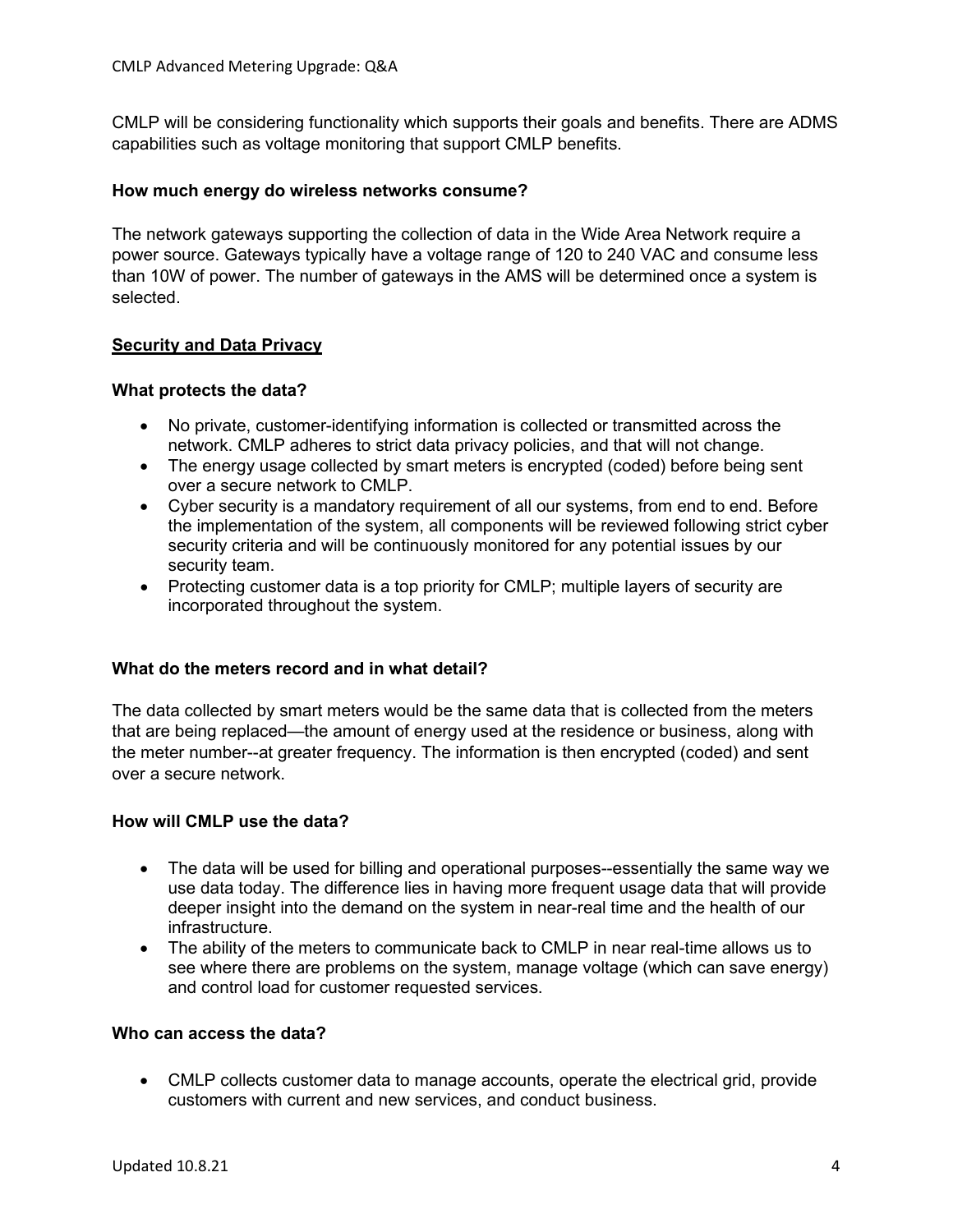• Data provided through your smart meter will only be used to manage your CMLP account and the electrical grid. It will not be sold, traded, or provided to a third party in any other way.

# **With whom is the data shared?**

- CMLP uses the data to manage accounts, operate the electrical grid, provide customers with current and new services, and conduct business.
- Data provided through your smart meter will be handled in the same way your usage data is handled now. It will only be used to manage your CMLP account and the electrical grid. It will not be sold, traded, or provided to a third party in any other way.

# **Autonomy**

# **Will you dial back my electricity usage without my consent?**

No. The only time CMLP will control the flow of electricity is when customers have specifically asked and authorized CMLP to do so. The load control services, such as controlled water heating, electric thermal storage and electric vehicles, will be 100% voluntary programs.

# **Health and Safety**

- All meters used by CMLP must fully comply with Federal Communications Commission (FCC) health and safety standards.
- Smart meters emit radio frequency signals far lower than the levels permitted by the FCC.
- Like CMLP's existing meters, smart meters operate over a very low radio frequency (RF).
- In fact, people are exposed to far lower levels of RF from utility meters than from many other electronic devices used in everyday life, such as cell phones.
- For more information:
	- o [Radio Frequency and Smart Meters](https://www.whatissmartenergy.org/radio-frequency) (Smart Energy Consumer Collaborative)
	- o [About Smart Meters](https://www.cancer.org/cancer/cancer-causes/radiation-exposure/smart-meters.html) (American Cancer Society)
	- o [Radio-Frequency Exposure Levels from Smart Meters](https://www.epri.com/research/products/000000000001022270) (Electric Power Research Institute)

# **Can the new system be operated without wireless data transfer?**

Not entirely. There are several wired options for advanced metering systems including fiber optic cable and power line communications; however, all solutions require some wireless transmission.

**How are you planning to protect people who live near large meter banks in multifamily buildings, and what I would encourage is that you look at either direct wiring those buildings to get through data or providing shielding for the tenants.**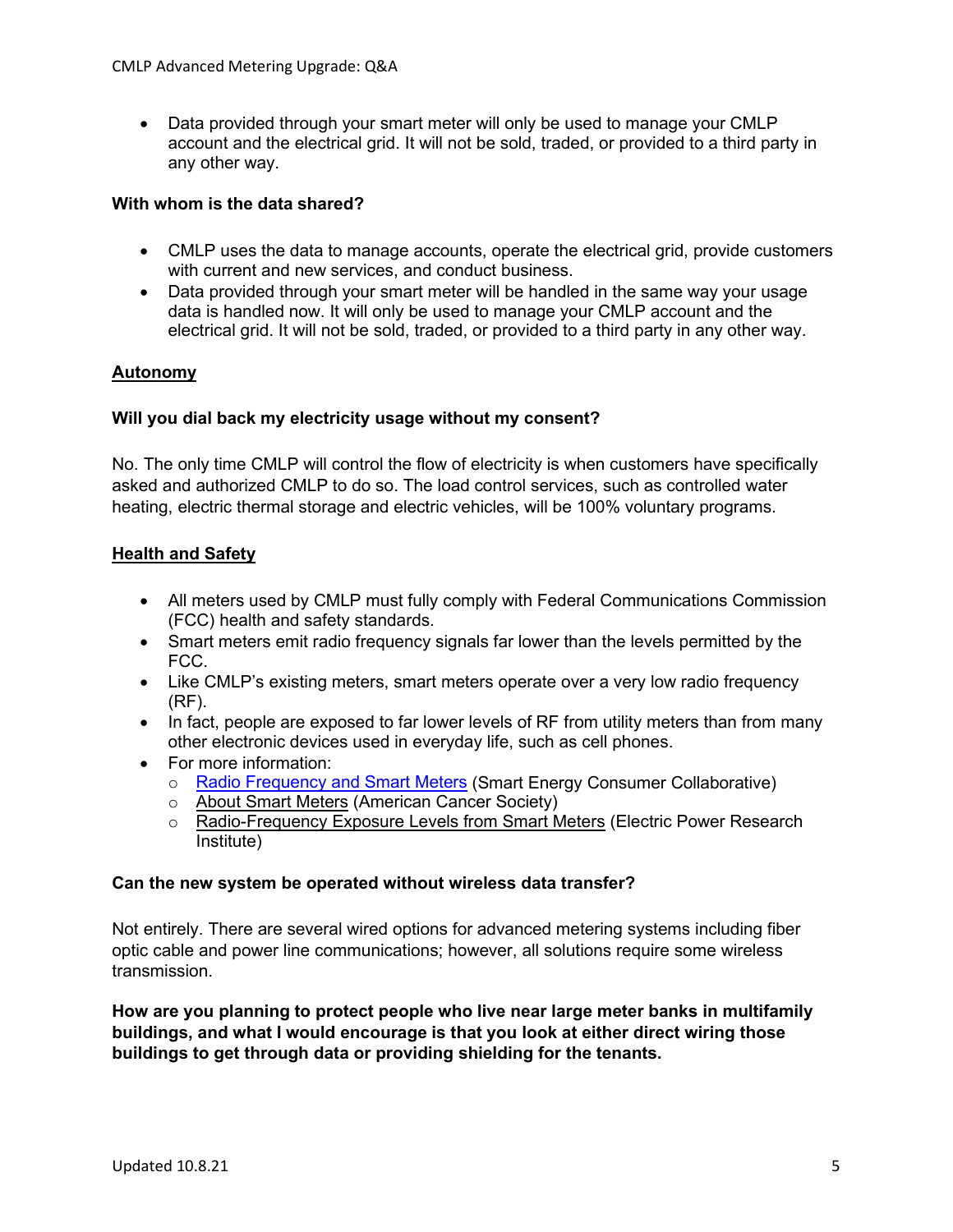We will be asking prospective vendors to provide information about their proposed solutions and radio frequency and will consider the possibility of direct wiring where it is feasible. We will be able to share more information when we have chosen a solution.

# **Miscellaneous**

# **What are the downsides?**

- Smart meters are a proven technology that have been in use for more than a decade and, because of their many benefits, they have become the industry standard in North America.
- About [75 percent of American households are served by smart meters,](https://www.smart-energy.com/industry-sectors/smart-meters/75-of-us-households-have-smart-meters-report/) according to the Institute for Electric Innovation.
- Therefore, CMLP will be able to apply lessons learned by other utilities who have already upgraded to smart meters.
- There is a learning curve for our staff, but we are excited about the efficiencies the upgrade will bring to the work we perform for our customers.
- It's CMLP's responsibility to choose a metering solution that best serves the needs of its customers, and we intend to upgrade to a system that will lay the foundation for a wide range of customer benefits while enabling us to operate the system more efficiently and reliably.

# **Will there be a reduction in staff because of the new meters?**

A staff reduction is not the driving force behind the move to a new metering and communication system. Nevertheless, CMLP estimates it will be able to eliminate 1 full-time equivalent over a two to five-year period by moving to the new system.

# **Will smart meters be available in apartments and condos?**

Yes. The new meters will be installed at every location where CMLP has a meter now.

# **What is the relationship between solar panels and a smart meter?**

- They're two different technologies with different functions.
- Solar panels generate energy from the sun for use by the homeowner or business as a renewable resource.
- Smart meters measure electricity usage and communicate it back to the utility. Smart meters are used in net energy metering to measure how much energy the solar system is generating and returning to the power grid.
- A smart meter is required to take advantage of CMLP's Net Metering with Banking Rate, which makes solar more affordable.

# **Do the new meters support net metering?**

• Yes. A smart meter is required to perform the measurements than enable solar customers to net meter. Net metering is a type of rate that makes solar more affordable.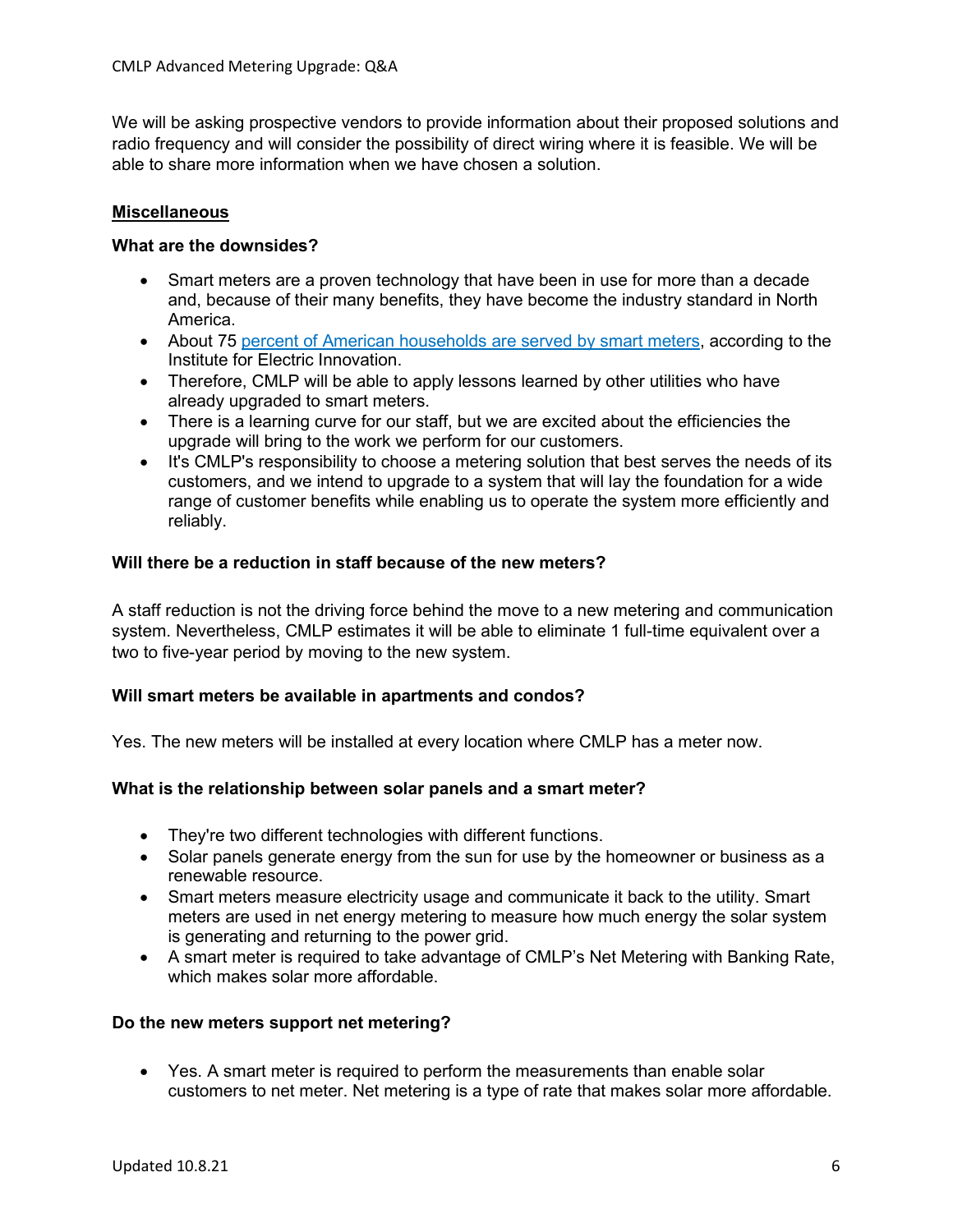• CMLP has about 1,000 smart meters in the field already that allow solar customers to net meter and enable load control services for those customers who want them. That equipment is reaching its end of life. In the last two years CMLP has experienced very significant issues with the existing smart meter system that left customers without heat and hot water. We cannot continue to rely upon the existing infrastructure. We need a new smart metering system to continue to provide advantageous solar rates and load control services.

## **Will CMLP still be able to provide load control service for hot water heaters, electric thermal storage units, electric vehicles, etc.?**

Yes. The ability for CMLP to remotely control the flow of electricity to customers who want this service is a required specification in the Request for Proposal for the new smart meter system.

## **Will smart meters interfere with cell phone service?**

No. Smart meters communicate over a different network and don't interfere with mobile phones.

#### **Why can't CMLP finish undergrounding the electric system before thinking about installing new meters?**

- CMLP has joint ownership of the utility poles in our service territory. When CMLP converts the electric distribution system from overhead to underground it is done in coordination with other Town Departments and the other utilities located on the utility poles.
- CMLP's conversion expenditure is limited to the amount of funds collected to date from the 1.5% surcharge on the customer bills. The revenue collected from the surcharge can only be used for underground conversion per MGL 166. It takes approximately three years to collect enough revenue to convert one mile of roadway.
- Meters on the other hand can be funded from a borrowing or from the CMLP deprecation fund. A meter replacement project only requires coordination with another Town Department rather than with other private utility companies. CMLP has complete discretion to change meters when there is a need or a business case to do so.

## **Will the new system be used to identify people who consume energy poorly and treat them differently?**

Certainly not. Our job is to provide our customers with the energy they need when they need it- not to judge them.

#### **Do you plan to introduce new rates based on time of usage?**

- Yes, this is something our customers have asked for.
- The new meters will measure electricity use frequently throughout the day, enabling pricing plans that more closely reflect the cost of energy at times of peak and off-peak usage, so the price of the electricity will be different for different times of day.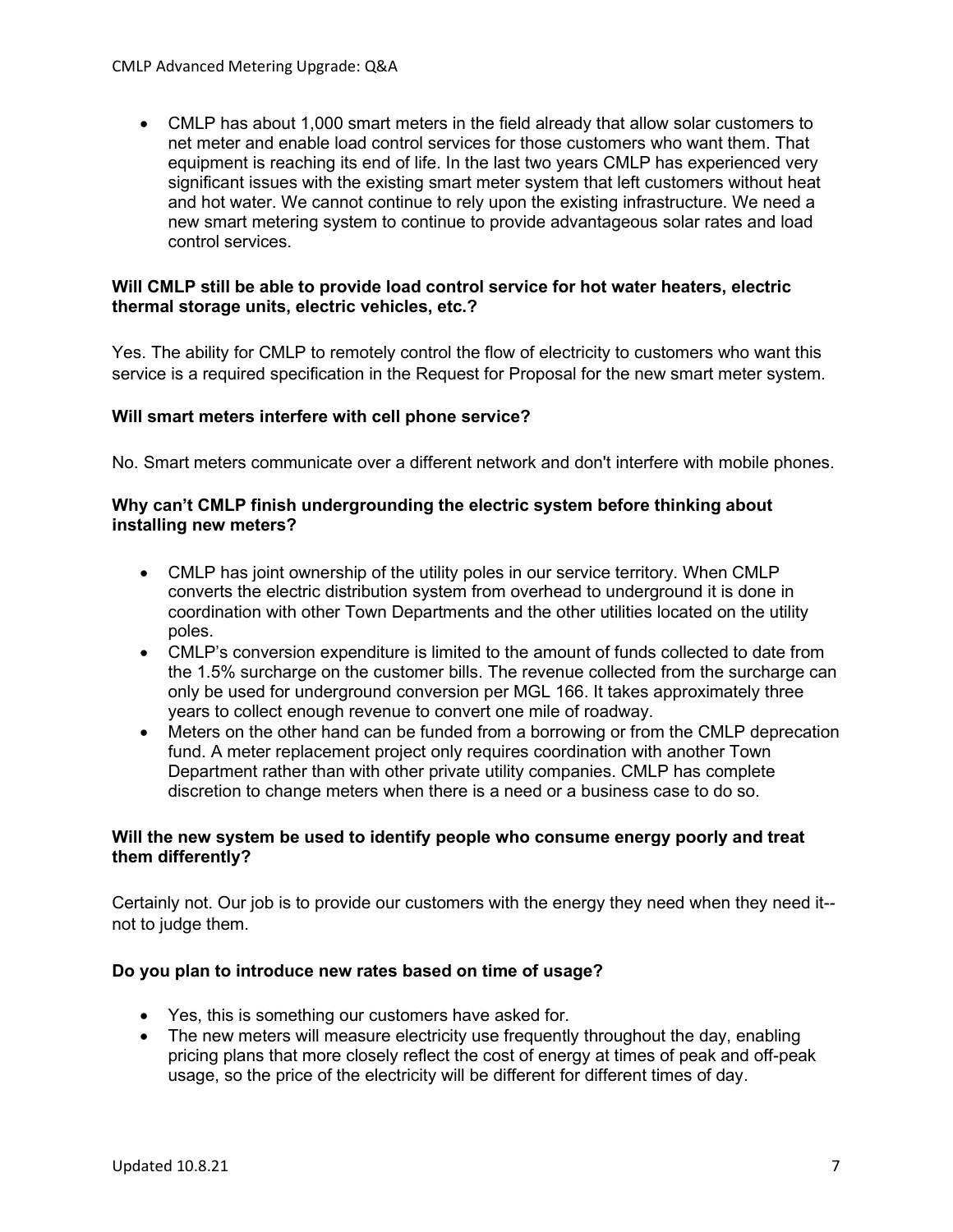- The new rate will be structured to collect the same amount of total revenue that the current rate does.
- If a customer uses the residential class average amount of peak energy, their rate will neither increase nor decrease.
- Customers who tend to use more energy at peak usage times might see an increase in cost.
- Likewise, those customers who tend to use less energy during peak times are likely to see a decrease in cost.
- In this way, a time-of-use rate more fairly allocates the cost of providing electricity.

# **Considering the most recent Broadband outage, does CMLP have the expertise to manage the complexity of a smart meter system?**

- Yes. CMLP has been managing the procurement, installation and management of meters and their communication systems for over 100 years. Meter management is a core competency.
- CMLP has had 1,000 smart meters in the field generating meter reads every 15 minutes for the last 13 years.
- In addition, CMLP acquired and installed a meter data management system to warehouse and manipulate the new meter data when the enterprise-wide software system was implemented in 2019. The data coming from the new meters will already be fully integrated into the existing billing, customer, and outage management system.

## **I need more information – user specs, network topology, etc.**

More information will be available when CMLP has selected a solution and vendor.

#### **Where can I get more information about this project?**

CMLP established the [AskAboutAMS@concordma.gov](mailto:AskAboutAMS@concordma.gov) email for customers to submit their specific questions about this project and the new metering system.

# **Before the town installs new meters, each resident should be informed of Concord's optout policy that allows a non-emitting meter.**

Concord residents who do not want a smart meter will be able to choose an alternative. We will communicate the alternative after a solution has been chosen.

# **How long do you think the rollout will take once you've selected a system and you start swapping out meters?**

Once CMLP receives meters, it will take 6 to 12 months to complete the installations. We will update the timeline once a solution has been chosen and the project plan finalized.